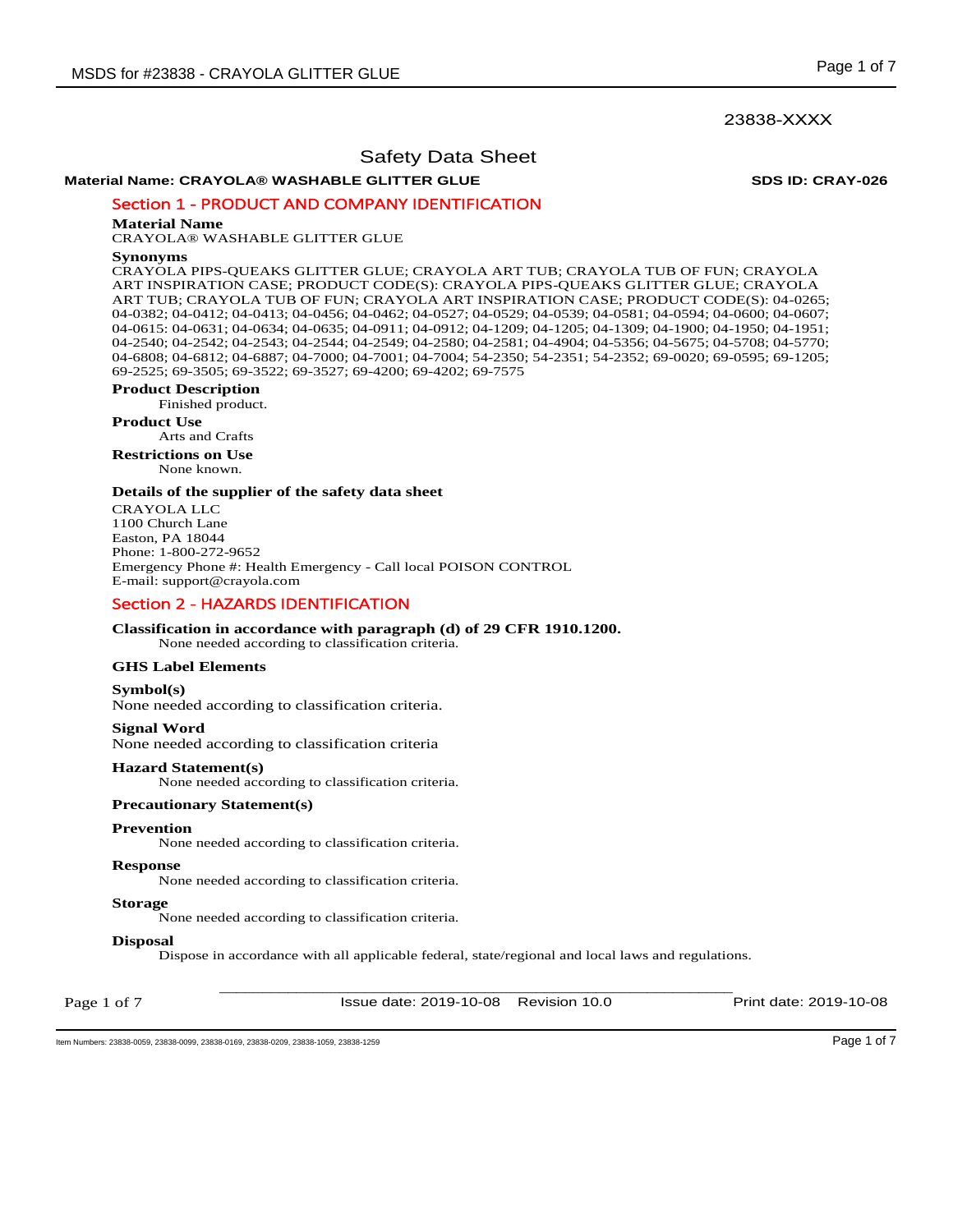## **Material Name: CRAYOLA® WASHABLE GLITTER GLUE SDS ID: CRAY-026**

**Other Hazards** 

None known.

## Section 3 - COMPOSITION / INFORMATION ON INGREDIENTS

| CAS           | <b>Component Name</b>                                                                                                                                                                                                    | Percent |
|---------------|--------------------------------------------------------------------------------------------------------------------------------------------------------------------------------------------------------------------------|---------|
| Not available | Product has been certified as nontoxic by the Art $\&$<br>Creative Materials Institute, Inc. and conforms to ASM<br>D 4236 standard practice for labeling art materials for<br>acute and chronic adverse health hazards. | 100     |

### **Component Related Regulatory Information**

The chemical identity and/or percentage of composition is being withheld as a trade secret.

## Section 4 - FIRST AID MEASURES

### **Inhalation**

It is unlikely that emergency treatment will be required. Remove from exposure. Get medical attention, if needed.

#### **Skin**

It is unlikely that emergency treatment will be required. If adverse effects occur, wash with soap or mild detergent and large amounts of water. Get medical attention, if needed.

#### **Eyes**

It is unlikely that emergency treatment will be required. Flush eyes with plenty of water for at least 15 minutes. If eye irritation persists: Get medical advice/attention.

#### **Ingestion**

Call a poison control center or doctor immediately for treatment advice.

#### **Most Important Symptoms/Effects**

#### **Acute**

No information on significant adverse effects.

#### **Delayed**

No information on significant adverse effects.

#### **Indication of any immediate medical attention and special treatment needed**

# Treat symptomatically and supportively.

# Section 5 - FIRE FIGHTING MEASURES

## **Extinguishing Media**

### **Suitable Extinguishing Media**

carbon dioxide, regular dry chemical, regular foam, Water

**Unsuitable Extinguishing Media**

None known.

## **Hazardous Combustion Products**

Oxides of carbon

#### **Advice for firefighters**  Slight fire hazard.

# **Fire Fighting Measures**

Move container from fire area if it can be done without risk. Use extinguishing agents appropriate for surrounding fire. Avoid inhalation of material or combustion by-products. Stay upwind and keep out of low areas.

Page 2 of 7

\_\_\_\_\_\_\_\_\_\_\_\_\_\_\_\_\_\_\_\_\_\_\_\_\_\_\_\_\_\_\_\_\_\_\_\_\_\_\_\_\_\_\_\_\_\_\_\_\_\_\_\_\_\_\_\_\_\_\_\_ Issue date: 2019-10-08 Revision 10.0 Print date: 2019-10-08

Item Numbers: 23838-0059, 23838-0099, 23838-0169, 23838-0209, 23838-1059, 23838-1259 Page 2 of 7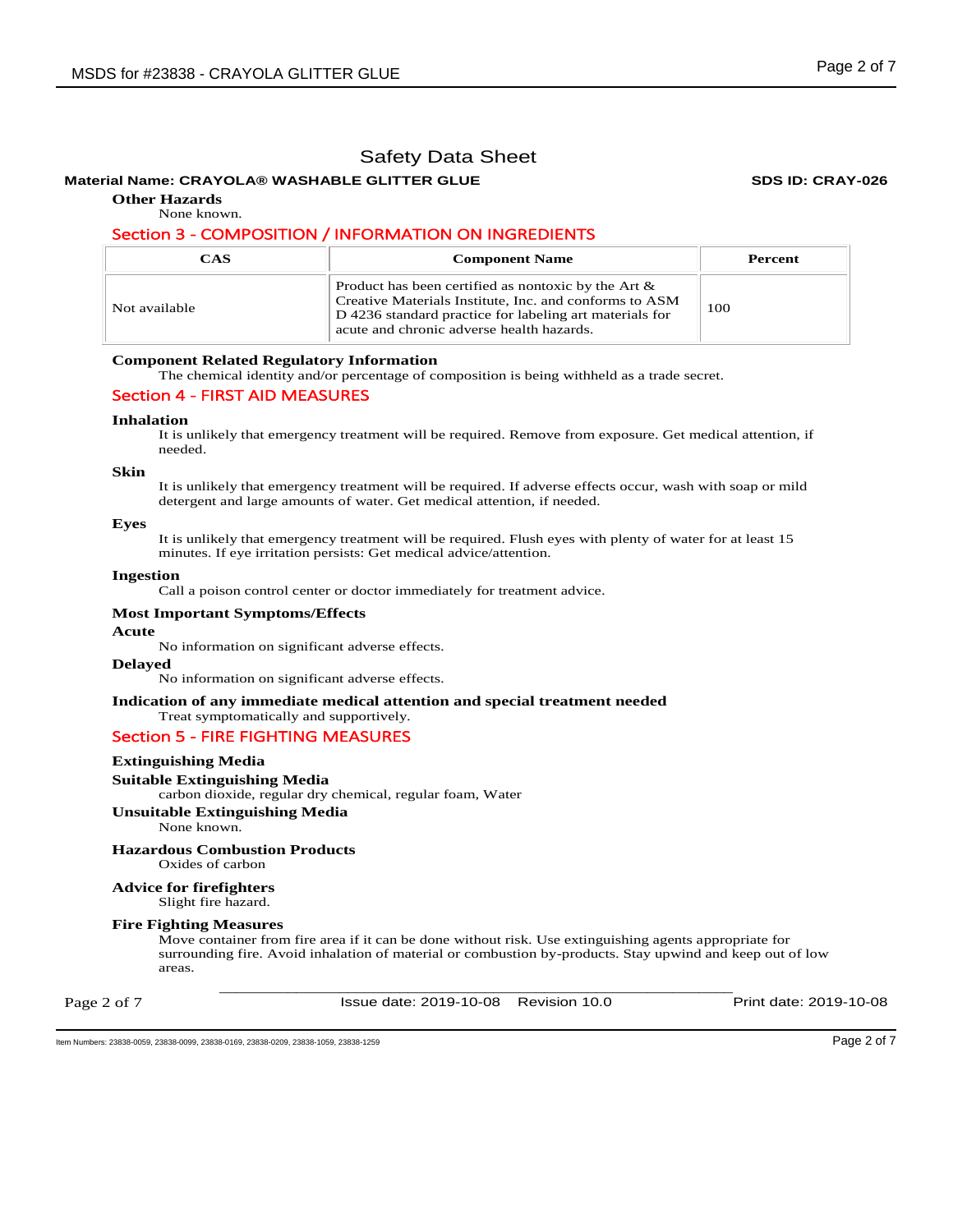## **Material Name: CRAYOLA® WASHABLE GLITTER GLUE SDS ID: CRAY-026**

**Special Protective Equipment and Precautions for Firefighters**  Wear protective clothing and equipment suitable for the surrounding fire.

Wear personal protective clothing and equipment, see Section 8.

## Section 6 - ACCIDENTAL RELEASE MEASURES

**Personal Precautions, Protective Equipment and Emergency Procedures** 

## **Methods and Materials for Containment and Cleaning Up**

Stop leak if possible without personal risk. Absorb with sand or other non-combustible material. Collect spilled material in appropriate container for disposal.

### Section 7 - HANDLING AND STORAGE

## **Precautions for Safe Handling**

Wash thoroughly after handling.

### **Conditions for Safe Storage, Including any Incompatibilities**

None needed according to classification criteria.

Store and handle in accordance with all current regulations and standards. See original container for storage recommendations. Keep separated from incompatible substances.

### **Incompatible Materials**

oxidizing materials

## Section 8 - EXPOSURE CONTROLS / PERSONAL PROTECTION

#### **Component Exposure Limits**

The following constituents are the only constituents of the product which have a PEL, TLV or other recommended exposure limit. At this time, the other constituents have no known exposure limits.

#### **ACGIH - Threshold Limit Values - Biological Exposure Indices (BEI)**

There are no biological limit values for any of this product's components.

#### **Engineering Controls**

Based on available information, additional ventilation is not required.

#### **Individual Protection Measures, such as Personal Protective Equipment**

#### **Eye/face protection**

Eye protection not required under normal conditions.

### **Skin Protection**

Protective clothing is not required under normal conditions.

#### **Respiratory Protection**

No respirator is required under normal conditions of use. Under conditions of frequent use or heavy exposure, respiratory protection may be needed.

#### **Glove Recommendations**

Protective gloves are not required under normal conditions.

#### Section 9 - PHYSICAL AND CHEMICAL PROPERTIES

|             | Appearance            | colored<br>liquid       | <b>Physical State</b>                   | liquid                 |
|-------------|-----------------------|-------------------------|-----------------------------------------|------------------------|
|             | Odor                  | glue like               | Color                                   | various<br>colors      |
|             | <b>Odor Threshold</b> | <b>Not</b><br>available | pН                                      | $6.5 - 7.5$            |
|             | <b>Melting Point</b>  | Not<br>available        | <b>Boiling Point</b>                    | Not available          |
| Page 3 of 7 |                       |                         | Issue date: 2019-10-08<br>Revision 10.0 | Print date: 2019-10-08 |

Item Numbers: 23838-0059, 23838-0099, 23838-0169, 23838-0209, 23838-1059, 23838-1259 Page 3 of 7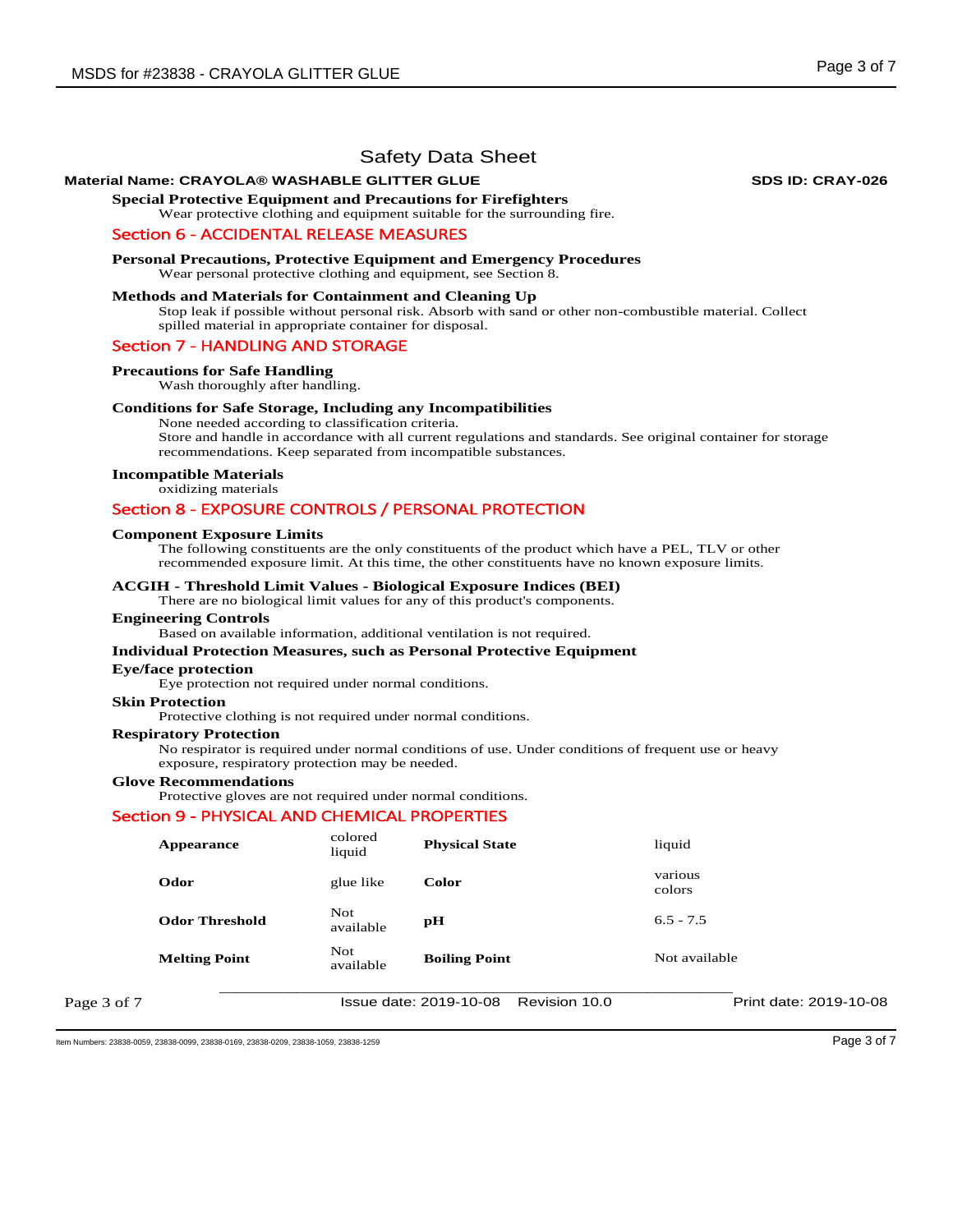# **Material Name: CRAYOLA® WASHABLE GLITTER GLUE SDS ID: CRAY-026**

| <b>Boiling Point Range</b>                | Not.<br>available       | <b>Freezing point</b>                             | Not available       |
|-------------------------------------------|-------------------------|---------------------------------------------------|---------------------|
| <b>Evaporation Rate</b>                   | <b>Not</b><br>available | <b>Flammability</b> (solid, gas)                  | Not available       |
| <b>Autoignition</b><br><b>Temperature</b> | Not.<br>available       | <b>Flash Point</b>                                | Not available       |
| <b>Lower Explosive Limit</b>              | <b>Not</b><br>available | <b>Decomposition temperature</b>                  | Not available       |
| <b>Upper Explosive Limit</b>              | <b>Not</b><br>available | <b>Vapor Pressure</b>                             | Not available       |
| Vapor Density (air=1)                     | <b>Not</b><br>available | Specific Gravity (water=1)                        | Not available       |
| <b>Water Solubility</b>                   | (Soluble)               | <b>Partition coefficient: n-</b><br>octanol/water | Not available       |
| <b>Viscosity</b>                          | Not.<br>available       | <b>Kinematic viscosity</b>                        | Not available       |
| <b>Solubility (Other)</b>                 | Not.<br>available       | <b>Density</b>                                    | $1 - 1.04$<br>g/cm3 |
| <b>Physical Form</b>                      | Liquid                  | <b>Molecular Weight</b>                           | Not available       |

# Section 10 - STABILITY AND REACTIVITY

#### **Reactivity**

No hazard expected.

## **Chemical Stability**

Stable at normal temperatures and pressure.

## **Possibility of Hazardous Reactions** Will not polymerize.

**Conditions to Avoid** None reported.

### **Incompatible Materials** oxidizing materials

**Hazardous decomposition products**  Oxides of carbon.

# **Thermal decomposition products**

Oxides of carbon

# Section 11 - TOXICOLOGICAL INFORMATION

## **Information on Likely Routes of Exposure**

**Inhalation** 

No information on significant adverse effects. **Skin Contact**  No information on significant adverse effects.

Page 4 of 7

\_\_\_\_\_\_\_\_\_\_\_\_\_\_\_\_\_\_\_\_\_\_\_\_\_\_\_\_\_\_\_\_\_\_\_\_\_\_\_\_\_\_\_\_\_\_\_\_\_\_\_\_\_\_\_\_\_\_\_\_ Issue date: 2019-10-08 Revision 10.0 Print date: 2019-10-08

Item Numbers: 23838-0059, 23838-0099, 23838-0169, 23838-0209, 23838-1059, 23838-1259 Page 4 of 7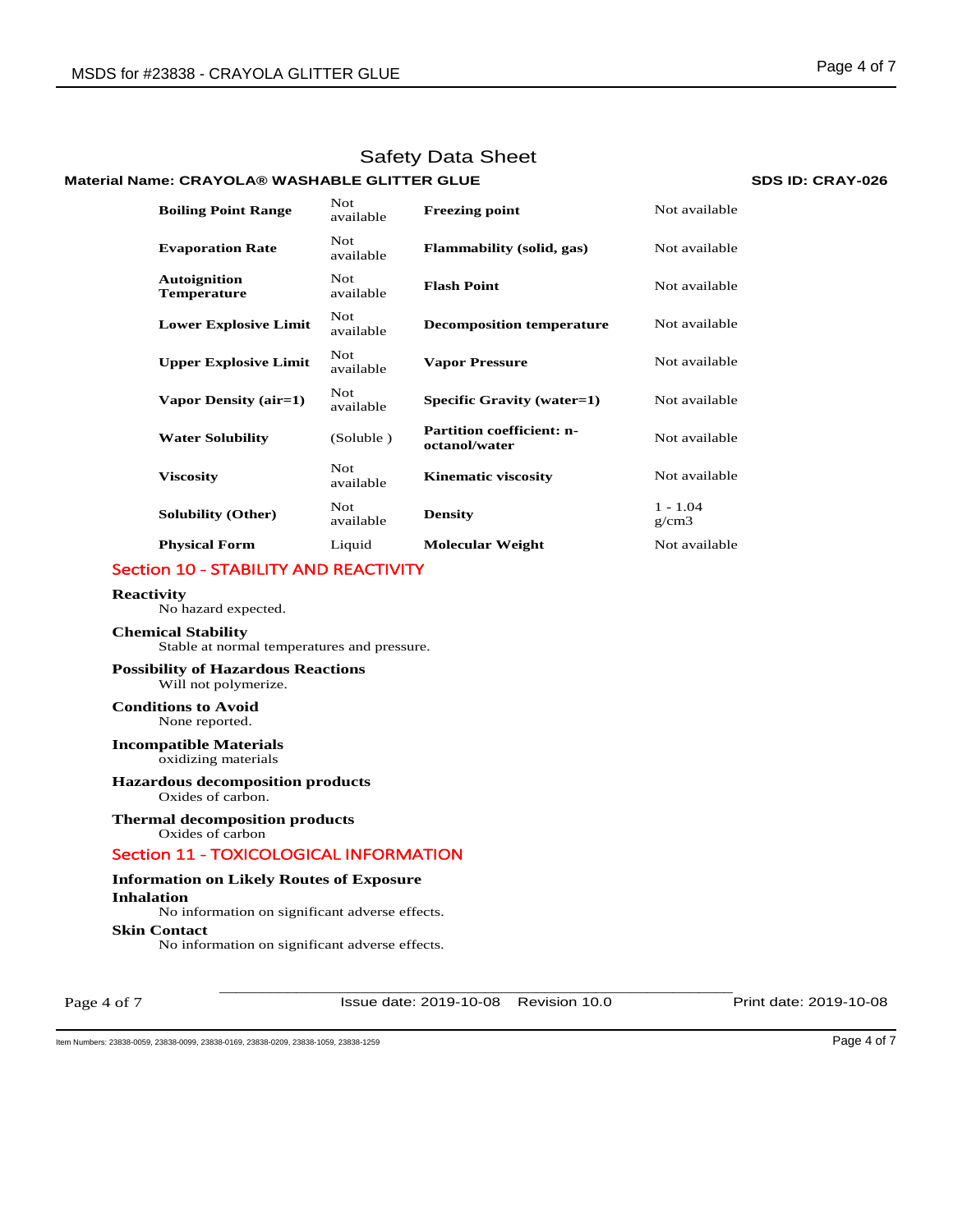## **Material Name: CRAYOLA® WASHABLE GLITTER GLUE SDS ID: CRAY-026**

**Eye Contact** 

No information on significant adverse effects.

#### **Ingestion**

No information on significant adverse effects.

#### **Acute and Chronic Toxicity**

### **Component Analysis - LD50/LC50**

The components of this material have been reviewed in various sources and no selected endpoints have been identified.

## **Product Toxicity Data**

**Acute Toxicity Estimate** 

# No data available.

**Immediate Effects** 

No information on significant adverse effects.

### **Delayed Effects**

No information on significant adverse effects.

**Irritation/Corrosivity Data**  None

**Respiratory Sensitization**  No information available for the product.

#### **Dermal Sensitization**

No information available for the product.

#### **Component Carcinogenicity**

None of this product's components are listed by ACGIH, IARC, NTP, DFG or OSHA.

#### **Germ Cell Mutagenicity**

No information available for the product.

**Tumorigenic Data**  No data available

**Reproductive Toxicity**  No information available for the product.

# **Specific Target Organ Toxicity - Single Exposure**

No target organs identified.

## **Specific Target Organ Toxicity - Repeated Exposure**

No target organs identified.

#### **Aspiration hazard**  no data available.

**Medical Conditions Aggravated by Exposure** No data available.

## Section 12 - ECOLOGICAL INFORMATION

#### **Ecotoxicity**

No information available for the product.

## **Component Analysis - Aquatic Toxicity**

No LOLI ecotoxicity data are available for this product's components.

Page 5 of 7

\_\_\_\_\_\_\_\_\_\_\_\_\_\_\_\_\_\_\_\_\_\_\_\_\_\_\_\_\_\_\_\_\_\_\_\_\_\_\_\_\_\_\_\_\_\_\_\_\_\_\_\_\_\_\_\_\_\_\_\_ Issue date: 2019-10-08 Revision 10.0 Print date: 2019-10-08

Item Numbers: 23838-0059, 23838-0099, 23838-0169, 23838-0209, 23838-1059, 23838-1259 Page 5 of 7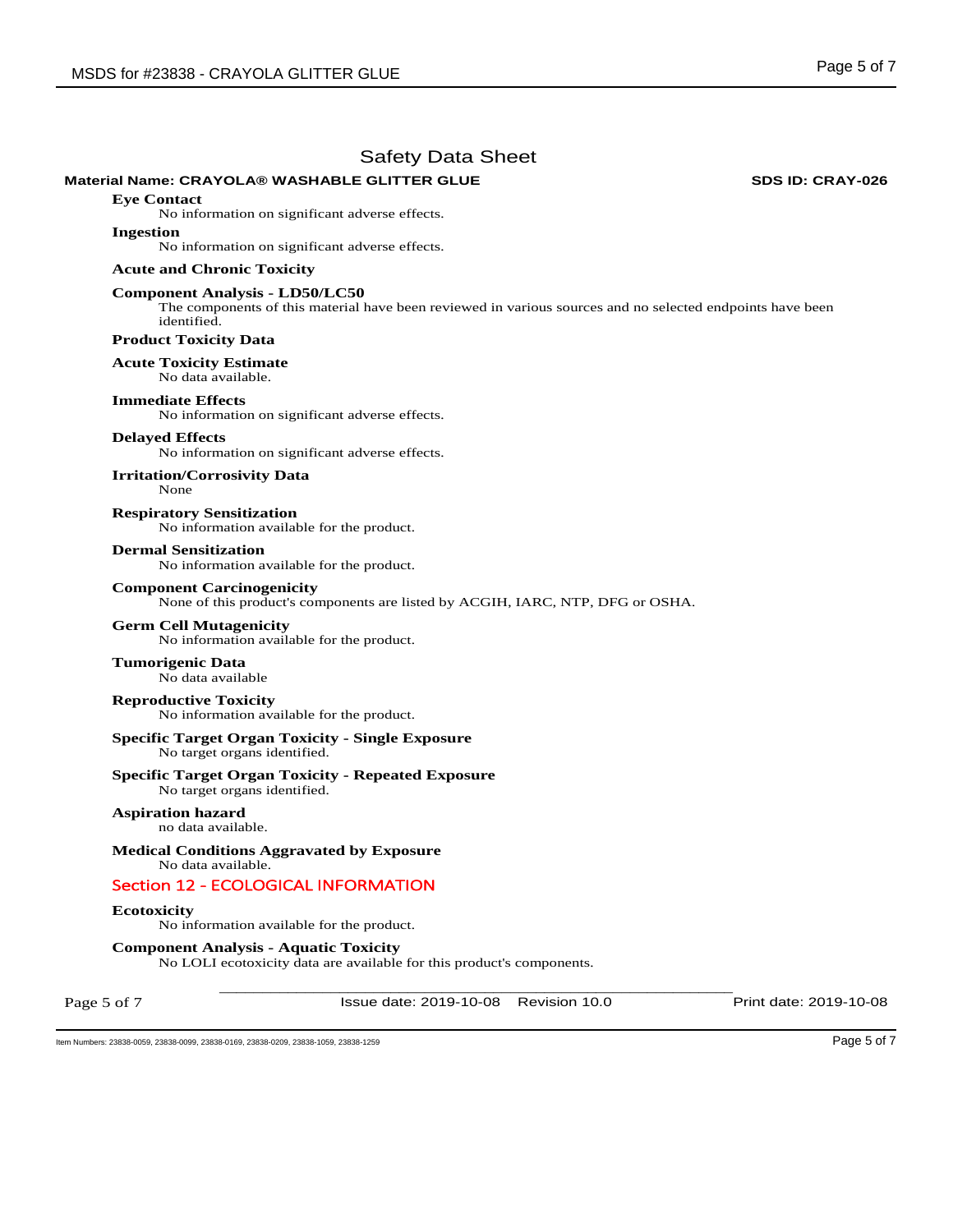# **Material Name: CRAYOLA® WASHABLE GLITTER GLUE SDS ID: CRAY-026**

**Persistence and Degradability**  No information available for the product.

## **Bioaccumulative Potential**

No information available for the product.

## **Mobility**

No information available for the product.

## Section 13 - DISPOSAL CONSIDERATIONS

### **Disposal Methods**

Dispose of contents/container in accordance with local/regional/national/international regulations. Recycle if possible.

#### **Component Waste Numbers**

The U.S. EPA has not published waste numbers for this product's components.

## Section 14 - TRANSPORT INFORMATION

## **US DOT Information:**

**Further information:** Not regulated as a hazardous material.

IATA Information:

**Further information:** Not regulated as dangerous goods.

ICAO Information: **Further information:** Not regulated as dangerous goods.

IMDG Information: **Further information:** Not regulated as dangerous goods.

**TDG Information: Further information:** Not regulated as dangerous goods.

## **International Bulk Chemical Code**

This material does not contain any chemicals required by the IBC Code to be identified as dangerous chemicals in bulk.

## Section 15 - REGULATORY INFORMATION

## **U.S. Federal Regulations**

None of this product's components are listed under SARA Sections 302/304 (40 CFR 355 Appendix A), SARA Section 313 (40 CFR 372.65), CERCLA (40 CFR 302.4), TSCA 12(b), or require an OSHA process safety plan.

#### **SARA Section 311/312 (40 CFR 370 Subparts B and C) reporting categories**  No hazard categories applicable.

**U.S. State Regulations** 

None of this product's components are listed on the state lists from CA, MA, MN, NJ or PA.

#### **California Safe Drinking Water and Toxic Enforcement Act (Proposition 65)**  Not listed under California Proposition 65.

## **Component Analysis - Inventory**

## **U.S. Inventory (TSCA)**

All of the components of this product are listed on the TSCA Inventory. All components of this product are listed on the DSL.

Page 6 of 7

\_\_\_\_\_\_\_\_\_\_\_\_\_\_\_\_\_\_\_\_\_\_\_\_\_\_\_\_\_\_\_\_\_\_\_\_\_\_\_\_\_\_\_\_\_\_\_\_\_\_\_\_\_\_\_\_\_\_\_\_ Issue date: 2019-10-08 Revision 10.0 Print date: 2019-10-08

Item Numbers: 23838-0059, 23838-0099, 23838-0169, 23838-0209, 23838-1059, 23838-1259 Page 6 of 7